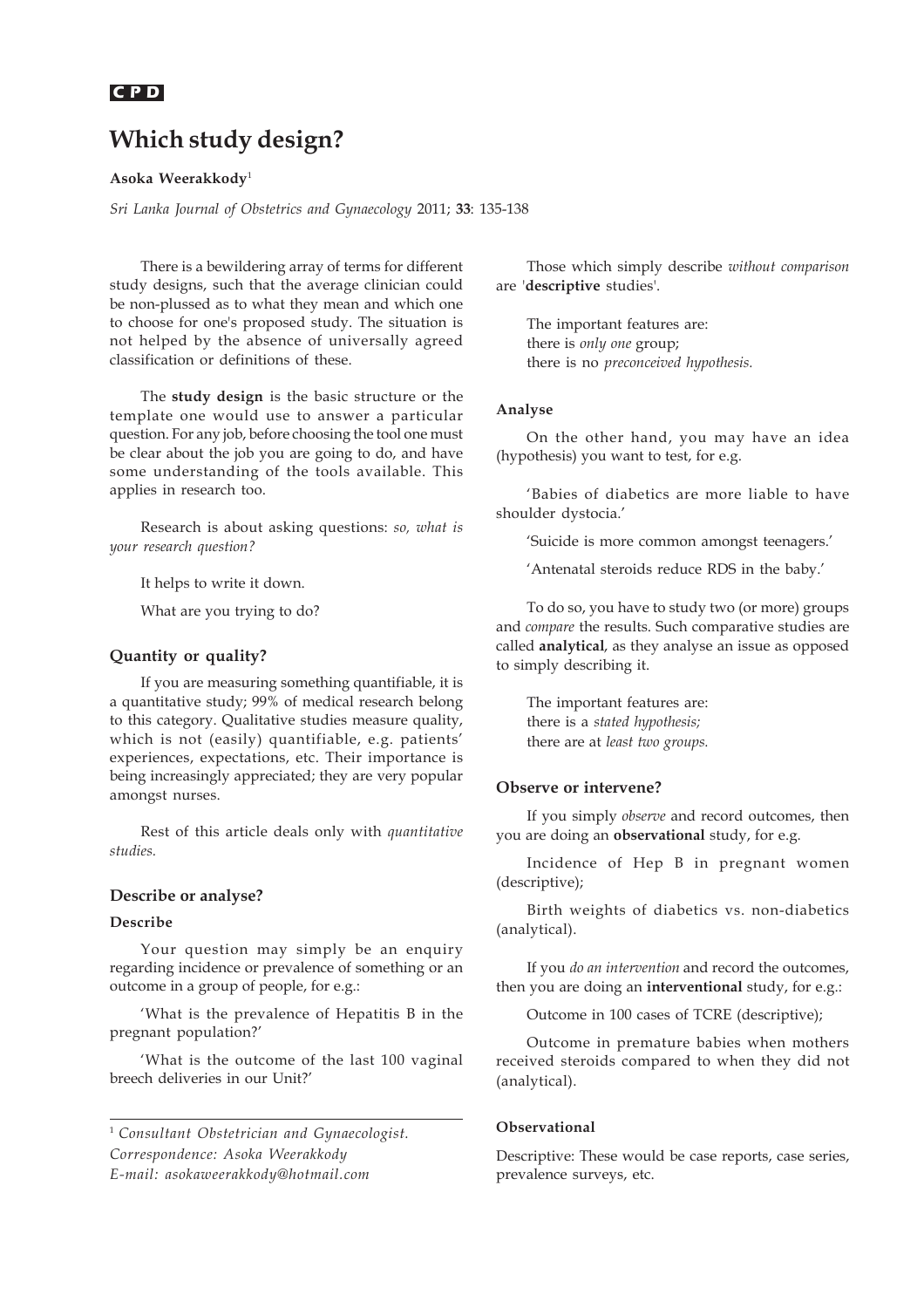Analytical: there are two well defined, distinct categories:

# *Cohort studies,* and *Case control studies***.**

The important features common to both are:

There is a clear *pre-stated hypothesis* to be tested;

Cases are carefully *selected* using clear inclusion and exclusion criteria;

There are *at least two groups* who are *similar* except for the variable in question.

Often there is confusion about these two, but the distinction should be very clear; it depends on *the point of recruitment* of patients:

in a *cohort* study, it is at the point of exposure;

in a *case control* study, it is at the point of outcome.

For e.g., if you recruit two groups of women, one on the pill and the other not, and see how many in each group develop DVT, it would be a cohort study. On the other hand, if you recruit them depending whether they have DVT or not, and find out how many in each group are on the pill, it would be a case control study.

There are some analytical studies which resemble the cohort design but do not satisfy the strict criteria mentioned above, for e.g. extracting data from a large data base and looking for associations between different variables. They are best described as 'Correlational studies'.

#### **Interventional**

Descriptive: This includes case series of new procedures, operations, etc. A typical example would be a pilot study to test a new device.

Analytical: The most obvious example is the **randomised controlled study**, which is considered the gold standard in the hierarchy of evidence. Nowadays, any new intervention would not be accepted as effective, unless shown to be so by a rct.

Randomisation eliminates two of the most troublesome errors in research:

#### *Selection bias*, and

the effect of *confounders*, both known *and* unknown.

Sometimes randomisation is not practical or ethical; then one would use a **non-randomised controlled study**, sometimes called *'a pragmatic study'*. Another way to avoid selection bias is to do a **crossover trial**, where each participant receives both treatments (usually in chronic conditions).

If the outcome is subjective and hence open to observational bias, one would introduce blinding (single, double or triple).

When blinding is not possible, it is sometimes called *'an open plan'* study.

#### **Unhelpful labels**

- 1. *Prospective/retrospective:* these by themselves do not constitute study designs, but are additional refinements to a basic design. E.g. 'this is prospective study' is not meaningful, whereas 'this is a prospective cohort study' is.
- 2. *Cross-sectional study:* this too, is not strictly a basic design but a tool to extract information for different purposes. It simply means 'taking a cross-section at a given point in time or time period'. You could use the information for a descriptive study (incidence of GDM among patients booked during 2010; prevalence of TB in prison inmates) or a complicated analytical study (relationship between maternal BMI and various obstetric outcomes).
- 3. *Questionnaire study:* same as 2. There is no such design; it is only a tool.

### **Common mistakes**

- 1. *Mislabelling cohort as case control and vice versa.* You are showing a lack of understanding of the basics of a tool you have used, and therefore compromise the credibility of your method. Cohort studies are more commonly mislabelled than case control.
- 2. *Using incomplete/imprecise terms* such as 'observational, prospective, retrospective, crosssectional and questionnaire study.'
- 3. Describing a study as 'a *prospective* RCT'.

This is a meaningless statement as a RCT could never be retrospective! Unfortunately, this is very common.

#### **Conclusion**

Describing the appropriate study design precisely is important as it illustrates the level of your understanding of the tool you have used to do your 'experiment'. If this is at fault, then your methods and therefore, results and conclusions could be open to question.

Also you do yourself injustice by describing a well-designed cohort study (which is fairy high up in hierarchy) simply as 'an observational study'. When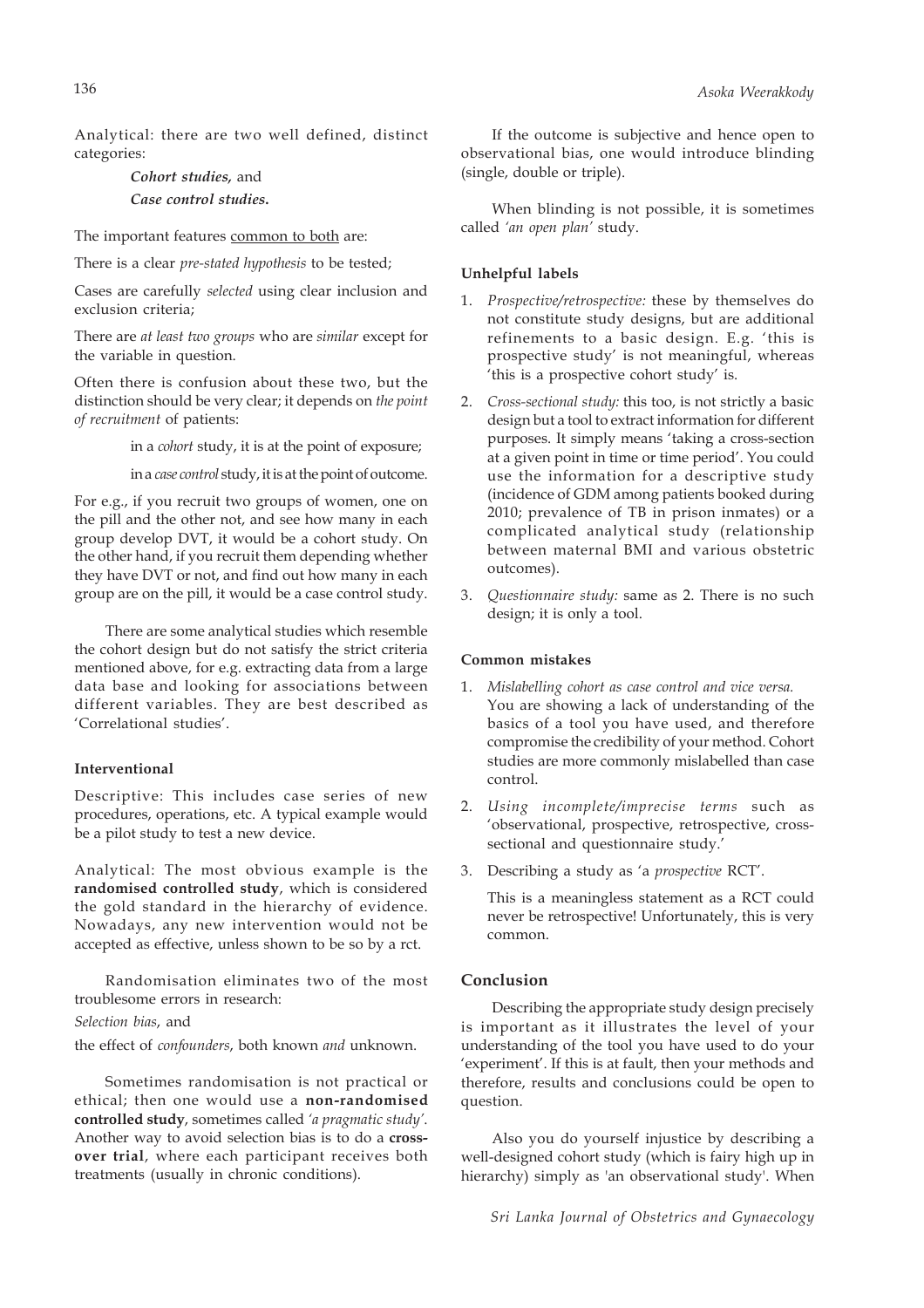$$
\begin{array}{c} \mathbf{CP} \mathbf{D} \end{array}
$$

a subsequent researcher searches for cohort studies for a systematic review, your study will not be picked up and hence not cited.

Lastly, as scientists we should try to be precise.

#### **Acknowledgement**

I am immensely grateful to Peter Brocklehurst (Oxford) and Mary McKintosh (London) whose RCOG sponsored course on clinical research methods was an eye-opener.



# **Revision exercise**

- 1. List the advantages and disadvantages of cohort and case control studies. In which situations would you prefer one to the other?
- 2. Give two examples of a situation where randomisation would not be appropriate.
- 3. For randomisation to be ethical, what should be the state of mind of the researcher and the patient? One word answer please.
- 4. What is Zelen randomisation? What does it purport to do?
- 5. Which of the following are descriptive studies:
	- a. Prevalence of GDM among the patients booked in an ANC in 2010 was 12%;
	- b. Mean birth weight of 50 babies born to GDM mothers in a Unit was 3.8 kg (3.6-4.0), compared to the national average birth weight of 3.1 kg (2.8-3.4). Conclusion: GDM results in bigger babies;
	- c. Mean Hb of 100 tea pluckers on oral iron was  $10.8 g/dl$  (10.5-11.1), compared to 8.5  $g/dl$  (8.0-9.0) for the estate sector. Conclusion: oral iron is effective in treating anaemia in the estate population?